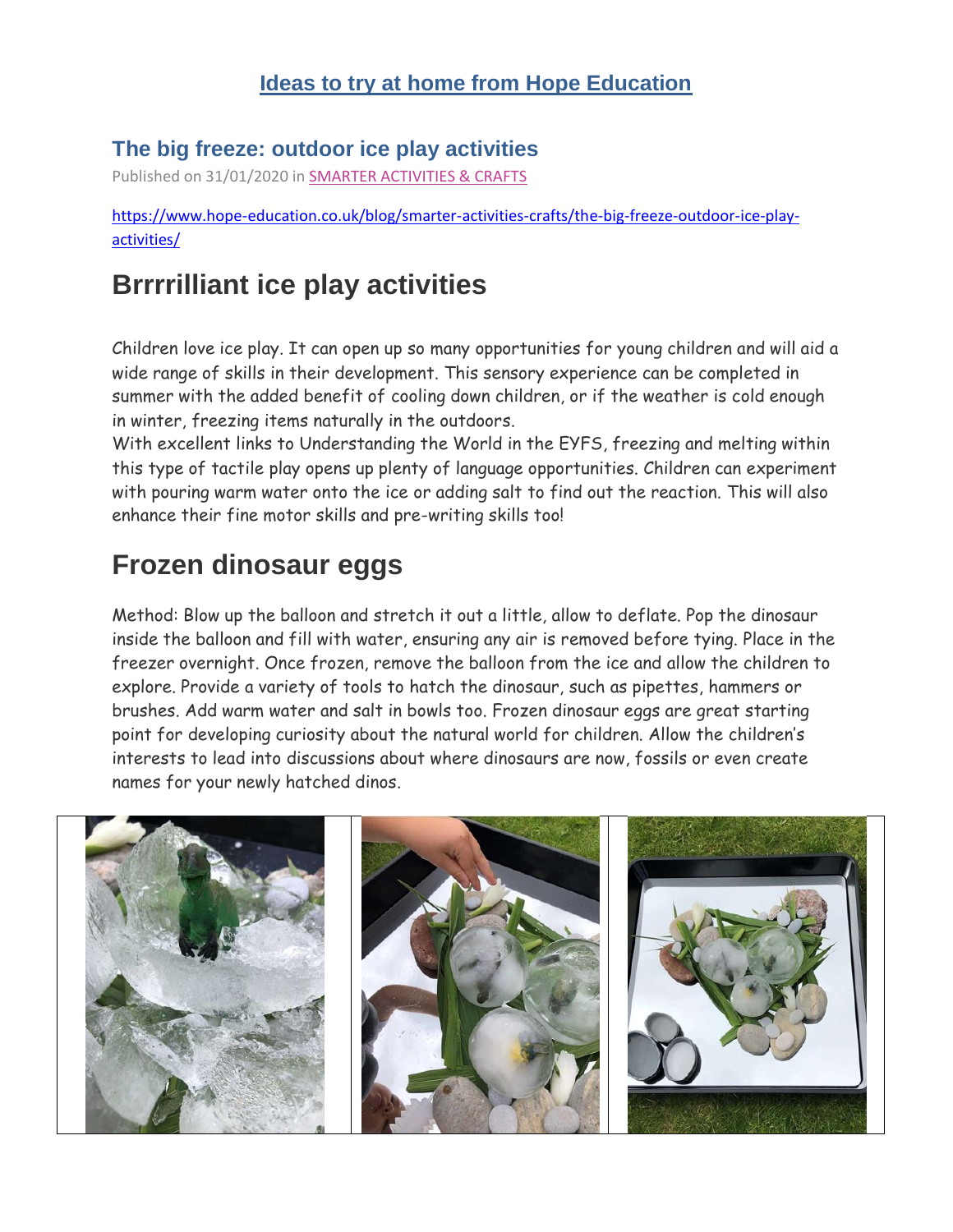### **Frozen Nature**

Exploring the outdoors is a natural way for children to connect with the world around them. Collect some nature and allow children to observe and interact as the ice melts around it. You will need: Nature; such as flowers, leaves, conkers, pinecones etc… Scoops, bottles, ladles, containers.

Method: Place items of nature inside different sized containers and fill with water. Place in the freezer overnight and take out the next day. If the ice blocks are difficult to remove, run warm water over for a few seconds. Place the frozen nature blocks into a large tray and add scoops, bottles or ladles. Allow the children to investigate how to melt the ice and discuss what is happening. Once the ice has melted, the remaining water and nature makes perfect 'nature soup'. This can be used for creating potions in bottles or pouring into bowls. Children will love pouring and filling with the mixture.